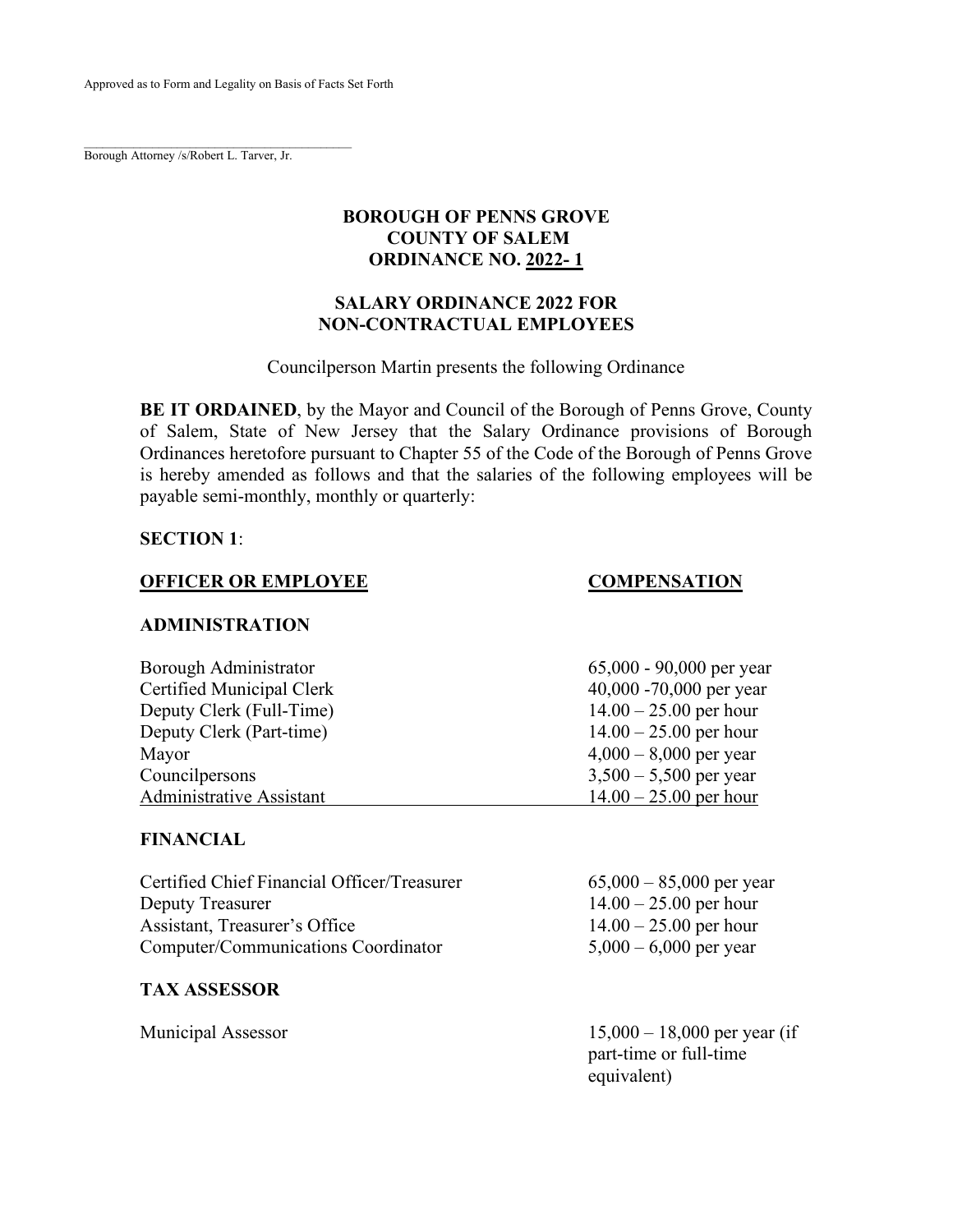# **MUNICIPAL COURT**

| Magistrate                                  | $18,000 - 20,000$ per year |
|---------------------------------------------|----------------------------|
| Court Administrator                         | $40,000 - 48,000$ per year |
| Call In: Court Administrator                | 25.38 per call             |
| Deputy Court Administrator                  | $14.00 - 25.00$ per hour   |
| <b>Assistant Deputy Court Administrator</b> | $14.00 - 25.00$ per hour   |
| Call In: Deputy Court Administrator         | $14.00 - 25.00$ per hour   |
| Sound Recorder                              | 14.00 per hour             |
| Prosecutor                                  | $12,000 - 14,000$ per year |

\*Court Employees will be compensated through the Municipal Court Alcohol Education Fund for special DUI court sessions as the following rates:

| Magistrate      | 783.95 per session |
|-----------------|--------------------|
| Prosecutor      | 503.86 per session |
| Public Defender | 358.71 per session |

# **BUILDINGS AND GROUNDS**

| Janitor                              | $14.00 - 25.00$ per hour |
|--------------------------------------|--------------------------|
| PLANNING/ZONING BOARD OF ADJUSTMENTS |                          |
| <b>Planning Board Secretary</b>      | 5,545.59 per year        |

# **CONSTRUCTION CODE/HOUSING**

| Landlord Clerk/Housing Clerk | $14.00 - 25.00$ per hour |
|------------------------------|--------------------------|
| Code Enforcement Officer     | $14.00 - 25.00$ per hour |

## **PUBLIC SAFETY DIRECTOR**

| <b>Public Safety Director</b> | $60,000 - 75,000$ per year |
|-------------------------------|----------------------------|
|                               |                            |

# **DIVISION OF POLICE**

| Special Law Enforcement Officer Class I  | 14.00 - 18.00 per hour      |
|------------------------------------------|-----------------------------|
| Special Law Enforcement Officer Class II | 15.00 - 22.00 per hour      |
| Patrolman                                | $30,000 - 100,000$ per year |
| Corporal                                 | $75,000 - 100,000$ per year |
| Sergeant                                 | $85,000 - 110,000$ per year |
| Lieutenant                               | $85,000 - 120,000$ per year |
| Senior Office Administrator              | $43,000 - 48,000$ per year  |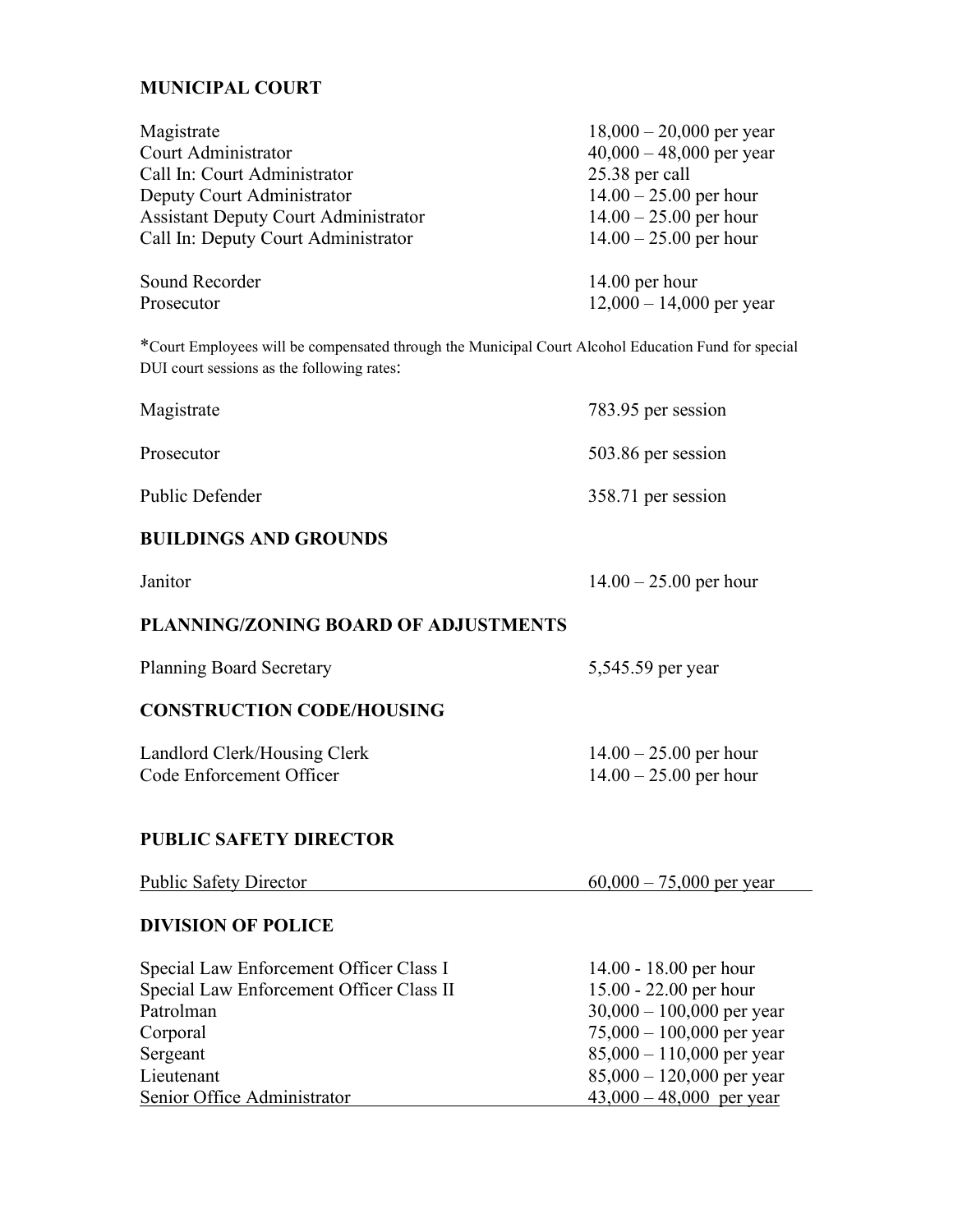Police Clerk  $20,000 - 40,000$  per year Crossing Guard 14.00 - 25.00 per hour

# **SAFETY COORDINATOR**

Safety Coordinator 3,045.00 - \$5,000.00 per year

# **SECTION 2:**

Borough Employees may be reimbursed at the current Federal Rate when it is necessary for the employee to use his/her vehicle in the performance of Borough business and/or seminars.

# **SECTION 3:**

The term "part-time" shall refer to any employee who is employed on condition that said employee will work less than (35) hours per week. The term full time shall refer to any employee who works (35) or more hours per week.

# **SECTION 4:**

The rate of hourly employees shall be for the first eight (8) hours of work for each day and for all work in excess of (8) hours per day shall receive time and a half provided, however, that said employee have worked for (40) hours in said week. Extra time compensated for full time salary shall be compensated on any time worked between (35) to forty (40) hours.

# **SECTION 5:**

Terms and conditions of employment for all positions recognized under a Collectively Bargained Agreement shall be in accordance with said agreement.

## **SECTION 6:**

If any section, sentence, phrase or portion of this ordinance is for any reason invalid, such portion shall be considered separate and shall not affect the validity of the remaining ordinance.

ATTEST:

LaDaena D. Thomas, Mayor Sharon R. Williams, Municipal Clerk